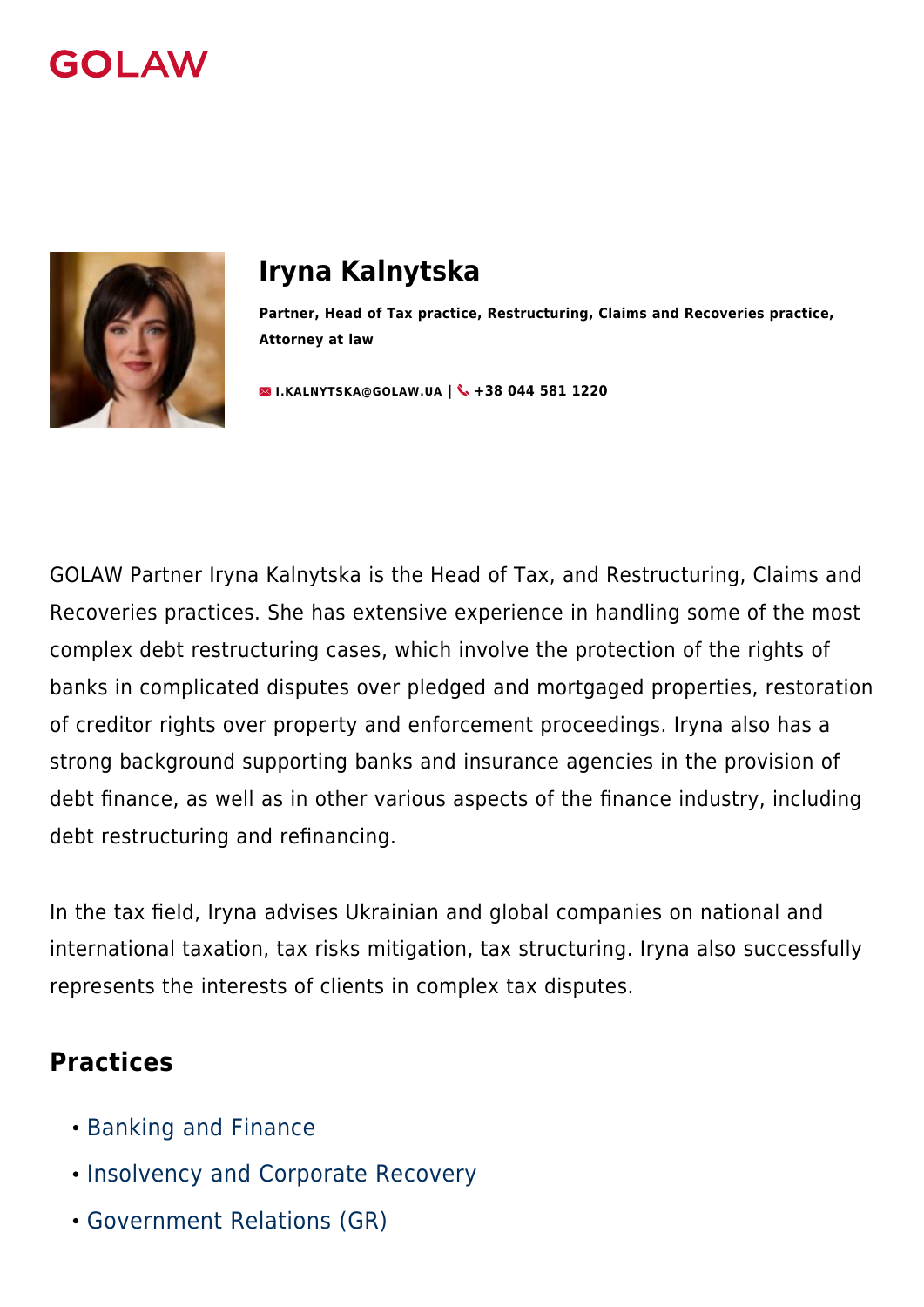- [Restructuring, Claims and Recoveries](#page--1-0)
- [Intellectual property](#page--1-0)
- [Private clients](#page--1-0)
- [Tax](#page--1-0)
- [International trade](#page--1-0)
- [Real estate](#page--1-0)

### **Sectors**

- [Agribusiness](#page--1-0)
- [Aviation sector](#page--1-0)
- [Chemical industry](#page--1-0)
- [Construction and real estate](#page--1-0)
- [Energy and natural resources](#page--1-0)
- [Financial institutions](#page--1-0)
- [Information technology](#page--1-0)
- [Manufacturing and industry](#page--1-0)
- [Media and telecommunications](#page--1-0)
- [Medicine and pharmaceuticals](#page--1-0)
- [Retail and FMCG](#page--1-0)
- [Transport and infrastructure](#page--1-0)
- [Defense in Anti-corruption matters](#page--1-0)
- [Antitrust and Competition](#page--1-0)
- [Banking and Finance](#page--1-0)
- [Compliance, Corporate Governance and Risk Management](#page--1-0)
- [Corporate Law and M&A](#page--1-0)
- [Criminal Law and White Collar Defence](#page--1-0)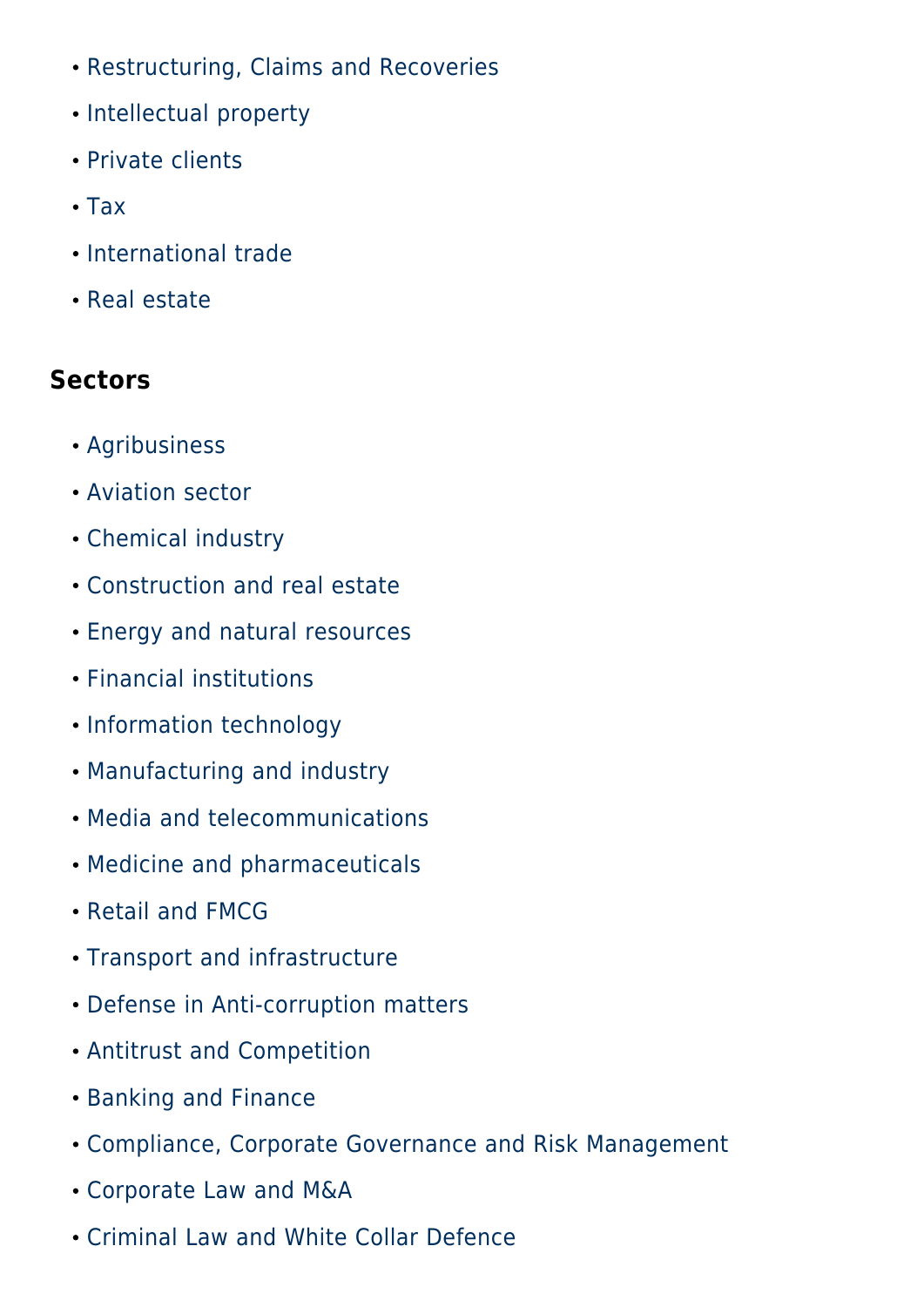- [Development and implementation of security systems](#page--1-0)
- [Employment](#page--1-0)
- [Environmental Protection](#page--1-0)
- [Government Relations \(GR\)](#page--1-0)
- [Insolvency and Corporate Recovery](#page--1-0)
- [Intellectual property](#page--1-0)
- [International trade](#page--1-0)
- [Litigation and dispute resolution](#page--1-0)
- [Private clients](#page--1-0)
- [Real estate](#page--1-0)
- [Restructuring, Claims and Recoveries](#page--1-0)
- $\cdot$  [Tax](#page--1-0)

### **Education**

- Vadym Hetman Kyiv National Economic University, Master's Degree in International Economic Law
- International Education Programme at the University of London, PGCert in Laws

## **Recognition**

The Legal 500 EMEA 2021 - recommended among the best lawyers in Ukraine in Banking and Finance, Capital Markets, Tax Law;

Best Lawyers, Ukraine 2022 - recognised among the best lawyers in Ukraine in the field of Tax Law;

Who's Who Legal 2021 - became the only attorney in Ukraine recognised as